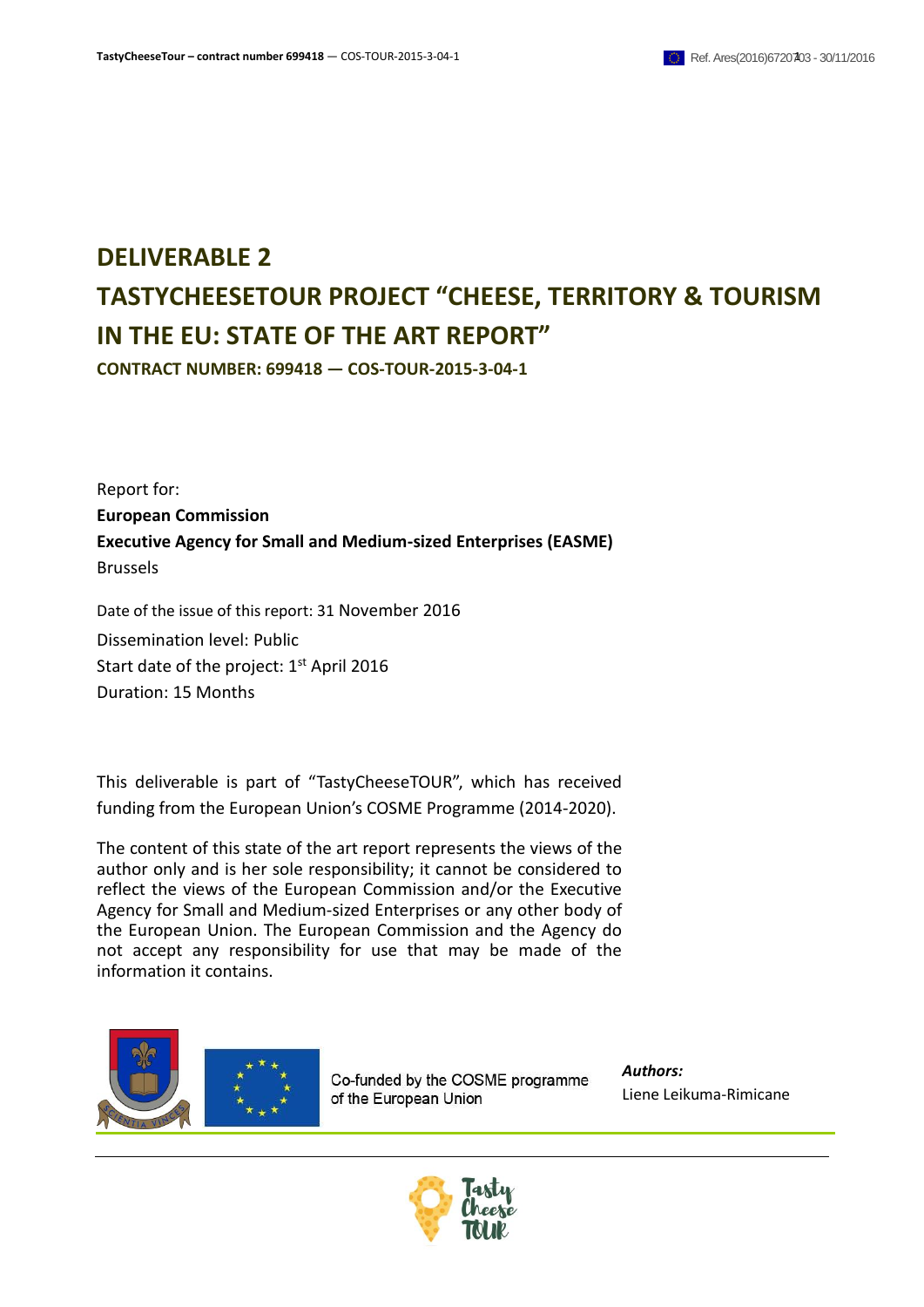### **Introduction**

The EU cheese market is changing, forcing cheese suppliers to rethink their business models and explore new opportunities for growth. The main drivers behind these changes are falling growth rates in the EU, more pressure on margins because of higher revenues in powder and butter products, and volatility in commodity cheese markets. "Cheese, Territory & Tourism in the EU: State of the art report" presents analysis of the current situation in EU regions concerning cheese and tourism sectors. Report is par of the "TastyCheeseTour" project which is facilitateing and developing blended itineraries: - cultural, industrial, culinary, agricultural and livestock, in rural and deprived regions that produce high quality cheese. Through this report joint understanding of the situation and challenges within the pilot territories will be sought. As well as opportunities and new interdisciplinary solutions for the region promotion through cheese production related tourism services will be looked for. EU cheese market is the largest in the world and TastyCheeseTOUR will try to bring out uniqnes of each territory through specific charasteristics of the local cheese and make a difference by developing and fostering sustainable tourism products that promote and valorise their production by attracting visitors, enhancing their rural and culinary experience. With help of the report project team and other interested parties will have an insight on the gathered information concerning cheese and tourism sectors in the EU looking for the opportunities and new strategic options for targeting further growth and profitability. Project team as one of the main opportunities for the local cheese producers see value-adding services such as integrated tourism activities as there is a growing population of travellers that have become more interested in the various cuisines and cultures from countries all over the world, and are planning vacations specifically to incorporate culinary trips. To evaluate perspectivity of tourism activity integration in the rural regions represented by cheese producers also analysis of the conducted survey will be provided. It will help to identify which suggestions could be uptaken from the societies point of view, including both service provider and service customer opinion in 6 involved countries: Spain, Slovenia, Malta, Latvia, Italy and Bulgaria as pilot territories of the project which are seeking new interdisciplinary solutions for the region promotion through cheese production related services as EU cheese market is the largest in the world and TastyCheeseTOUR can make a difference by developing and fostering sustainable tourism products that promote and valorise their production by attracting visitors, enhancing their rural and culinary experience.

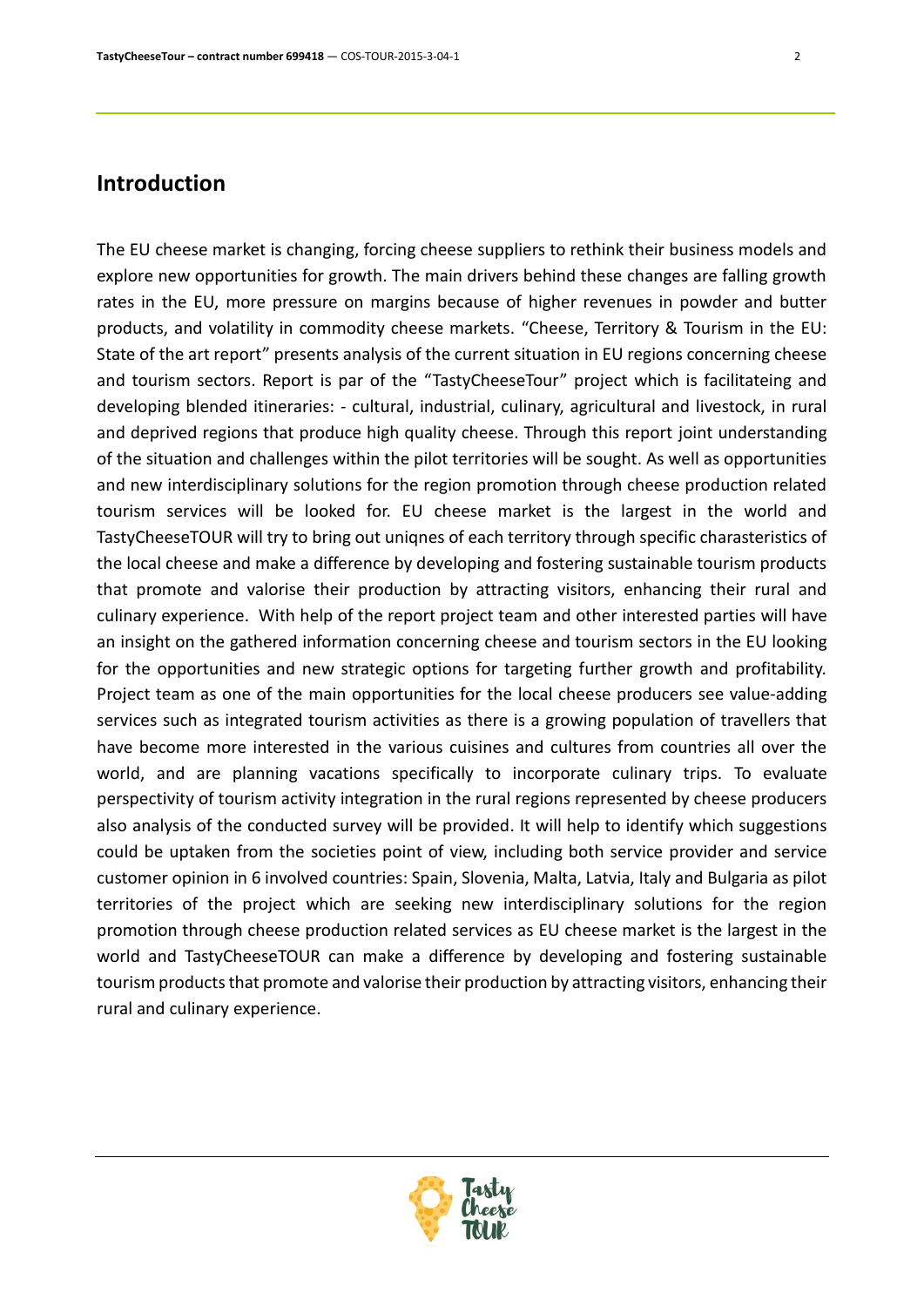### **Cheese Market**

In Europe there are 245 different types of cheese with these indications and each one is located in a different province, but in truth, the science is fairly simple. Take some milk – a cow, sheep or goat will provide just fine. Add a starter enzyme and then some rennet to separate the curds (solids) from the whey (liquid). Making cheese is as simple as that because almost every cheese begins its life like this. So, why is there such variety in cheese's taste and textures? "One word tells you: terroir. It all starts with the land. The climate and the soil affects the animals, the food they eat – whether that is cows grazing pasture or goats foraging. Everything affects the taste of the milk, and therefore the cheese." says Patricia Michelson of La Fromagerie (La fromagerie, 2016) here comes in the regional aspect that strongly influences the traditions and taste characteristics of the cheese.



#### Total EU-28 Milk production by Member State in 2014

Another thing all great cheeses share is the attention of a genuine artisan cheese maker. Greatest share of the European cheeses are produced in small dairy, using raw, unpasteurized milk from a single herd. An artisan follows the process from pasture to table, making everything by hand. Even the starter used to begin the curdling process can be made from the previous day's milk. The result is almost endless variety, between countries and regions, styles, even neighbouring villages. So each region can epmphasize its own tipe of cheese oftenly getting recognision for produceing high quality cheese, mainly Protected Designation of Origin (PDO), Traditional Speciality Guaranteed (TSG) and Protected Geographical Indication (PGI). This means the regions already producing quality cheese is just growing as many other are waiting to be registered amongst PDO, TSG and PGI, which would create additional support and promotion of the product for hundreds of EU cheese producers and their represented regions, mostly rural, facing serious problems such as poverty, social inclusion, depopulation, remoteness. This clashes with the fact that the European Union cheese market is the largest in the world and counts with a very high per capita

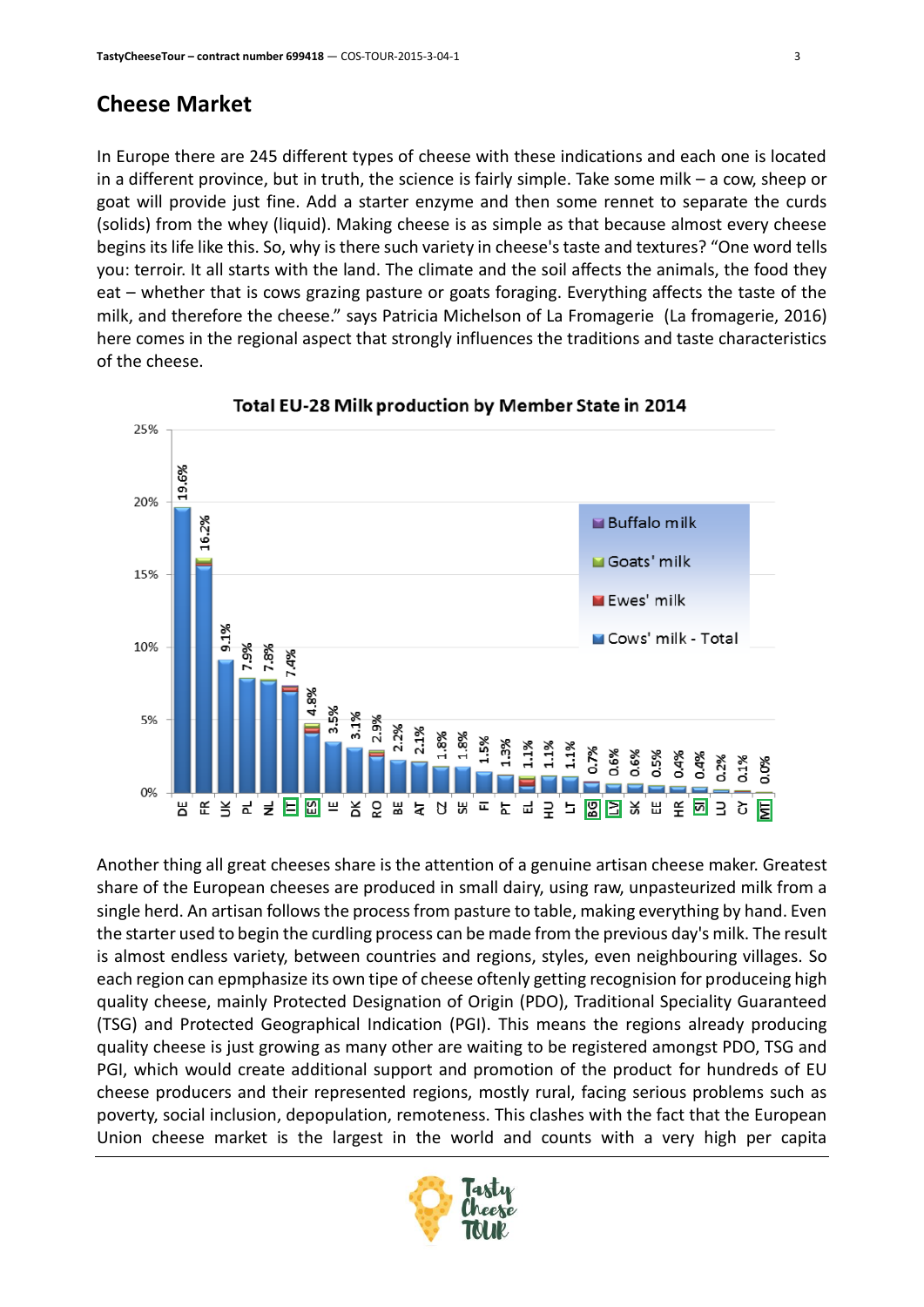consumption level 17,2kg (2013). It is forecasted that in 2016 more than 368,000 tonnes of cheese will be produced in the European Union (EU) and only around 31,000 will be net traded. Milk is produced everyday in the EU and gives a regular income to the numerous small producers. Its production is highly labour-intensive and provides employment.

Cheese has traditionally been considered the preferred outlet for milk from the European Union (EU) after local fresh-milk requirements have been satisfied. The EU cheese market is the largest in the world, and despite very high per capita consumption levels, growth has remained attractive and stable.

The high production costs of milk in most of the EU rule out a competitive role in supplying the world's net importing markets with low-priced dairy commodities. Cheese has therefore provided much better export opportunities than any other dairy product, as the willingness to pay for quality European cheese has always been high, and the impact of higher raw-material costs is less problematic. As a consequence, the share of EU milk that is processed into cheese increased from 43 percent to 45 per cent between 2001 and 2010.<sup>1</sup>

Total milk production increases as the milk yield per animal improves every year as well as growth of milk production is stimulated after the termination of the quota system in 2015. Based on EUROSTAT (Economic accounts for agriculture) EU28 total milk production is estimated around 165 million tons per year (2014 data) in comparition to 153 million tonnes of milk in 2013, i.e. around 20% of the world production. Close to 40% of the production takes place in Germany and France. The other significant producers are the United Kingdom, Poland, the Netherlands and Italy. With close to 55 billion EUR, the value of production for the dairy sector represents 15% of the total EU agricultural output (average 2011-2013). The importance of the dairy sector relative to agriculture is the highest in Estonia, Ireland, Luxembourg, Finland, Germany, Sweden and Latvia. Around 50% of the milk is used to produce cheese. In 2013, the EU produced 9.2 million tonnes of cheese, from which 8.1% of the cheese production was exported outside the EU. $^2$ 



#### **Production and use of milk in EU28 in 2014<sup>3</sup>**

1 EU Cheese market, 5m Publishing, 2011 [\(http://www.thedairysite.com/articles/2875/european-cheese-market/\)](http://www.thedairysite.com/articles/2875/european-cheese-market/) <sup>2</sup> Analysis of the EU dairy sector, European Comission, 2014 [\(http://ec.europa.eu/agriculture/russian-import](http://ec.europa.eu/agriculture/russian-import-ban/pdf/dairy-production_en.pdf)[ban/pdf/dairy-production\\_en.pdf\)](http://ec.europa.eu/agriculture/russian-import-ban/pdf/dairy-production_en.pdf)

3 Eurostat, 2016 (http://appsso.eurostat.ec.europa.eu/nui/show.do?dataset=apro\_mk\_pobta&lang=en)

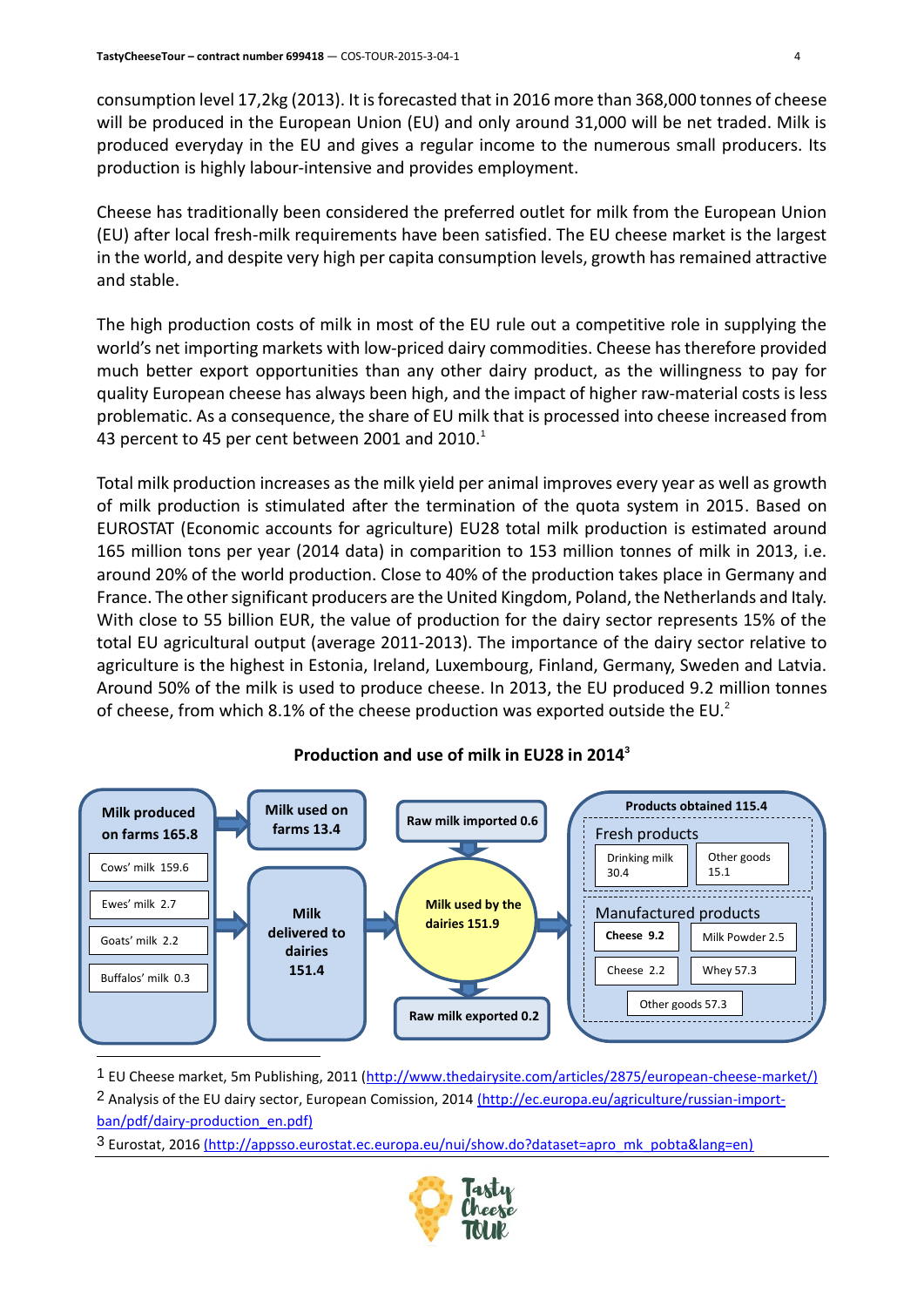Corresponding to the use of milk similar structure can be noticed also amongst cheese production. Most industrial cheeses are made from cows milk, but small local producers as oftenly as cows' also choose to produce ewes', goats' and buffalos' milk as it shows more region specific cheese production traditions and region specific taste. There is lack on the statistic on what share of each type of milk has been processed in chees. Other problem that must be pointed out is the lack of fully comparable statistics within the milk and milk product statistics which are collected under [Decision 97/80/EC,](http://eur-lex.europa.eu/LexUriServ/LexUriServ.do?uri=CELEX:31997D0080:EN:NOT) implementing [Directive 96/16/EC](http://eur-lex.europa.eu/LexUriServ/LexUriServ.do?uri=CELEX:31996L0016:EN:NOT) which should cover statistics on production and utilisation of milk by dairy farms, as well as statistics on milk collection, utilisation and use by dairy enterprises. Such information are often subject to statistical confidentiality. Thus, providing EU totals in this context is a challenge and information presented in the analysis may be based on data not available with the usual precision. Thereby it creates obsticles to fully see the situation and evaluate trands within the sector. Also comparability of the collected data often creates new barriesrs to compare country by country or data credibility as the presented data creates incompability. For example, statistics on the cheese produced are given in tons of the cheese produced, but sector it self is shown as milk produced which later is represented by dairy products obtained. To understand the amount of the cheese production process some 115 million tonnes of raw milk were used to produce 9.2 million tonnes of cheese in the EU-28 in 2014. As previously mentioned around 50% of the milk is used to produce cheese which in this table is shown into a number of fresh and manufactured dairy products from the milk delivered to the dairies. With the data presented in the table of dairy products obtained in 2013 we can see that do to the small amounts of milk collected and dairy products produced some data is not shown in the EU statistics, some information is lacking, but on the total Malta, Slovenia and Bulgaria in the cheese production are below the average, Spain and Latvia on the average and Italy is amongst the biggest cheese producer states in the EU.

Most of the growth on the global market will be in milk powders and butter oil rather than cheese, as the needs of developing dairy markets are more geared towards these products. As a result, cheese specialists are reconsidering their business models and trying to incorporate new growth areas either in new geographies or in value-adding services. To compare available choices of the dairy product producers in the EU, please take a look at the available data on the Farm production and dairy product obtained in EU 2013. Looking at data from EU28 dairy production we can see that there is a great difference between product lines and shares of the total milk consumtion per dairy product line and it is individual for each of the country. However, the cheese market has changed in recent years due to developments in the EU and to global trends. Competition within the EU market is heating up, as the market has become more saturated, the traditionally higher premium for cheese versus other dairy products has eroded, and the commodity segment of the cheese market has become more volatile and unpredictable. For further growth, however, processors in supply growth regions will have to develop new cheese markets or prioritise other products. After having determined how much new milk can be expected from their suppliers, individual processors will have to decide which products this new milk will be used for based firstly on EU and global market growth opportunities in cheese versus powder and butter, secondly on individual company and local producer capabilities in processing efficiency, creating new markets, customer access and marketing, and thirdly on careful consideration of the growth ambitions, and capacity expansions of the competition.

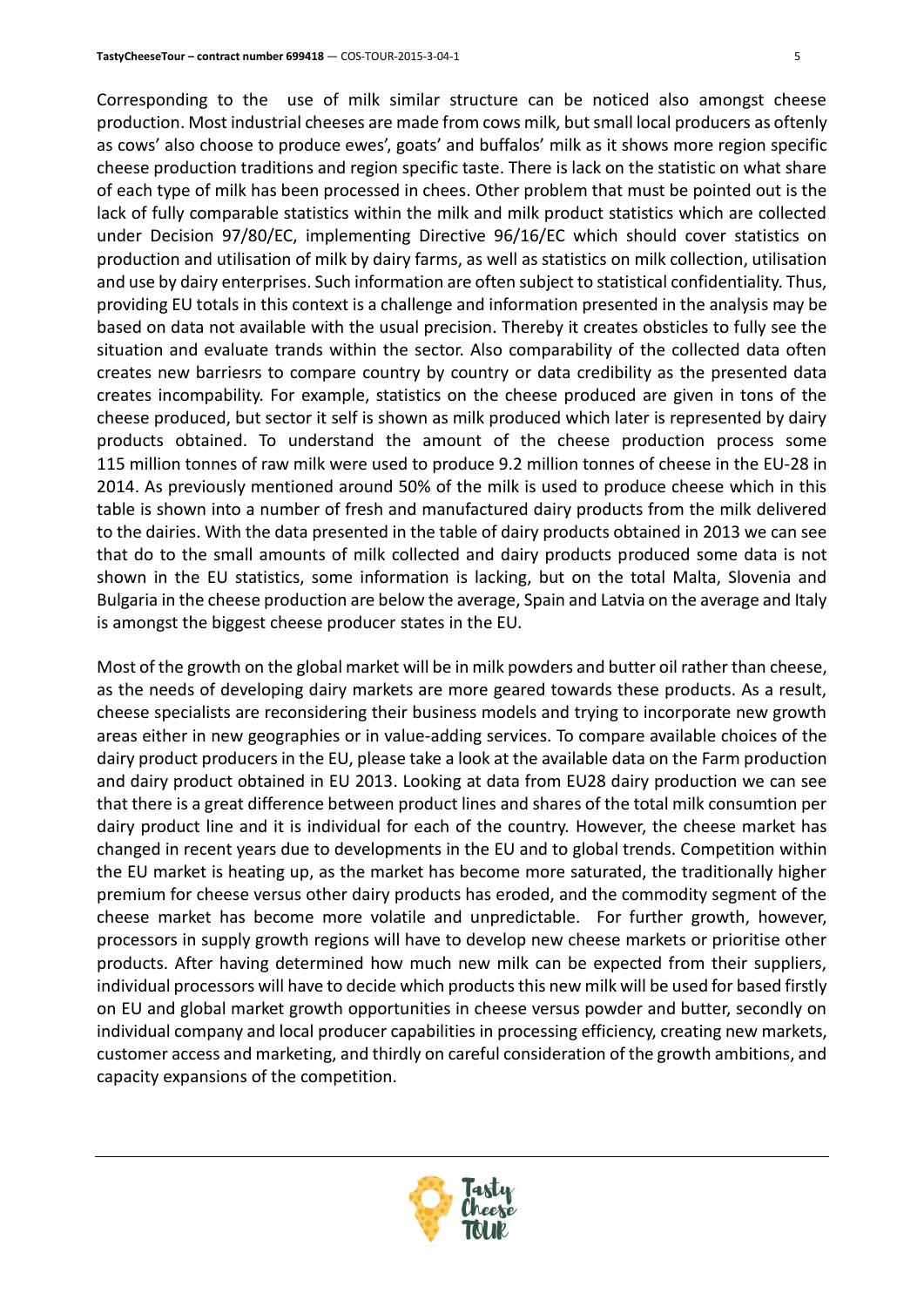| <b>EU-28</b>    | 153774 | 5084           | 141243 | 31925 | 2105           | 1707             | 9300 |
|-----------------|--------|----------------|--------|-------|----------------|------------------|------|
| $Eu-10$         | 108619 | 2959           | 105564 | 20989 | 1710           | 1700             | 7190 |
| Belgium         | 3528   | $\mathbf 0$    | 3475   | 747   | 165            | 53               | 79   |
| Denmark         | 5082   | $\mathbf 0$    | 5026   | 492   | 138            | 135              | 325  |
| Germany         | 31324  | 14             | 30301  | 4931  | 530            | 473              | 2182 |
| Ireland         | 5601   | $\mathbf 0$    | 5581   | 494   | 98             | 202              | 183  |
| Greece          | 731    | 1087           | 607    | 441   |                |                  | 187  |
| France          | 24426  | 865            | 23994  | 3640  | 368            | 398              | 1936 |
| Italy           | 11281  | 759            | 10397  | 2563  |                | 98               | 1158 |
| Luxembourg      | 296    | 3              | 287    | 20    | $\overline{0}$ |                  |      |
| Netherlands     | 12408  | 232            | 12213  | 508   | 297            | 199              | 793  |
| United Kingdom  | 13943  | $\mathbf 0$    | 13687  | 6981  | 116            | 145              | 349  |
| Other Eu-28     | 45156  | 2125           | 35679  | 10900 | 365            | 433              | 2060 |
| <b>Bulgaria</b> | 1149   | 157            | 511    | 71    | $\overline{0}$ | $\mathbf{1}$     | 68   |
| Czech Republic  | 2849   | $\mathbf 0$    | 2358   | 620   | 31             | 29               | 118  |
| Estonia         | 772    | $\mathbf 0$    | 706    | 88    | $\overline{2}$ | $\overline{4}$   | 44   |
| Spain           | 6559   | 1072           | 5949   | 3662  | 24             | 36               | 315  |
| Croatia         | 588    | 22             | 504    | 294   | $\ddot{\cdot}$ | 5                | 33   |
| Cyprus          | 163    | 43             | 157    | 71    | $\overline{0}$ | $\boldsymbol{0}$ | 20   |
| Latvia          | 912    | 3              | 736    | 61    |                |                  |      |
| Lithuania       | 1720   | $\overline{4}$ | 1339   | 96    | 23             | 13               | 113  |
| Hungary         | 1773   | 5              | 1364   | 399   | $\ddot{\cdot}$ | 9                | 68   |
| Malta           | 41     | $\overline{3}$ | 41     |       |                |                  |      |
| Austria         | 3393   | 32             | 2933   | 788   | 5              | 34               | 158  |
| Poland          | 12718  | 17             | 9922   | 1616  | 137            | 161              | 732  |
| Portugal        | 1848   | 103            | 1777   | 834   | 15             | 26               | 70   |
| Romania         | 3966   | 653            | 882    | 219   | $\overline{2}$ | 10               | 70   |
| Slovenia        | 596    | $\mathbf{1}$   | 517    | 153   |                | $\overline{2}$   | 16   |
| Slovakia        | 912    | 10             | 827    | 320   | 5              | 9                | 9    |
| Finland         | 2328   | $\pmb{0}$      | 2287   | 735   |                | 53               | 102  |
| Sweden          | 2870   | $\pmb{0}$      | 2870   | 864   | 80             | 35               | 89   |

| Farm production and dairy product obtained in EU, 2013 <sup>4</sup> |  |  |  |
|---------------------------------------------------------------------|--|--|--|
|---------------------------------------------------------------------|--|--|--|

Althought the size of the EU milk production along with the largest cheese market is the number one in the world, it directly depends on the global trends within dairy market and economical situation within the each region as most of EU's production of dairy products and 91.9% of cheese is consumed domestically. So there can not be one optimal solution for the all players in the market. But there can be sought new opportunities for the local small and medium size enterprises which faces in many ways similar situation in all the EU.

As size of the cheese market is not questionable it is hard to count all the cheese types produced, as there can be uncountable variations on the each typology of the chees, but the final products

 $\overline{a}$ 



<sup>4</sup> Eurostat, 2014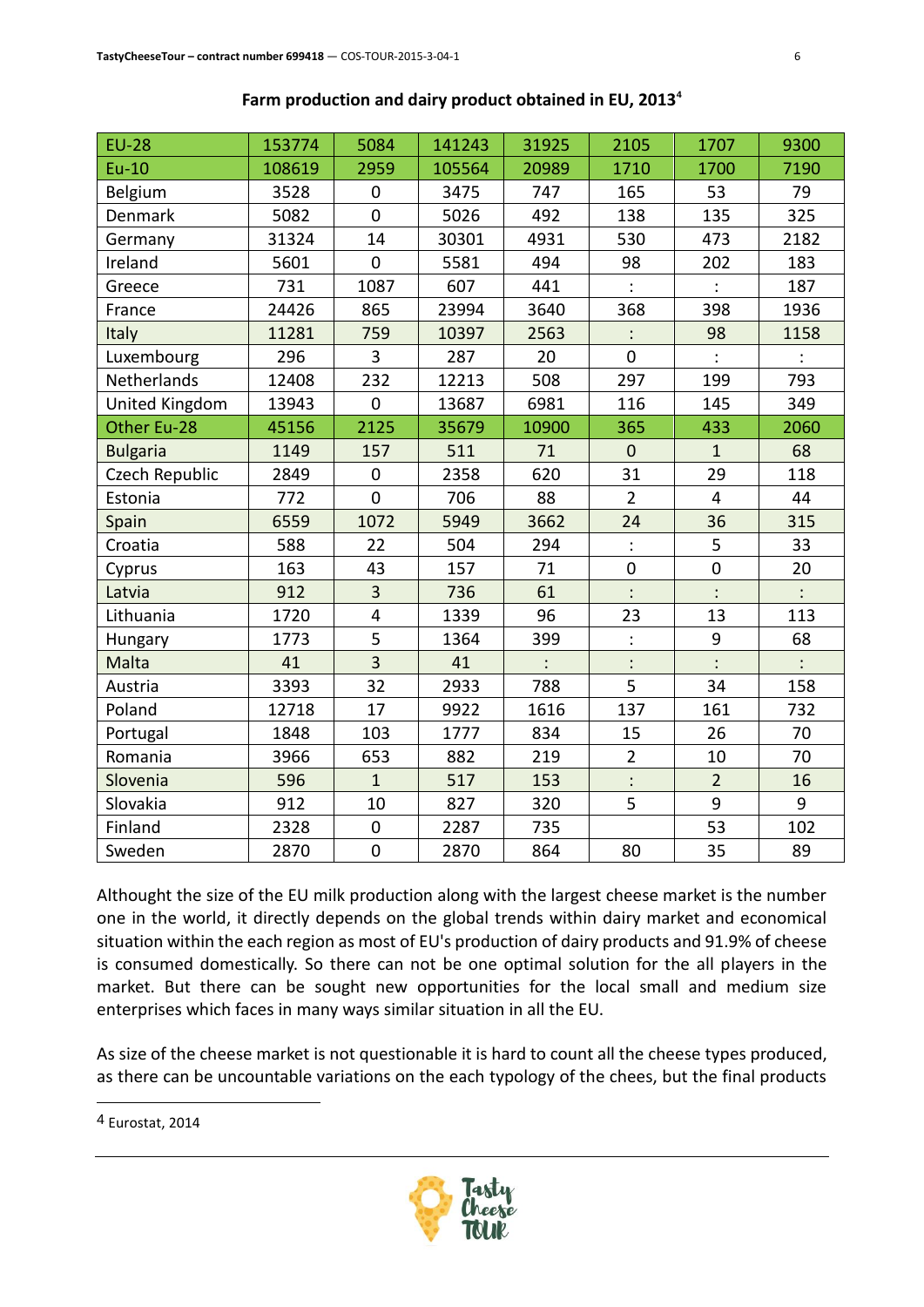can be groupt after specific characteristics: texture, age, content of fat, curdling technique, place of orrigin etc. Cheese described by texture can be devided in following categories: soft cheeses (creamcheese, spreds, veriety of brie, camaber, chevres and other cheeses). Semi soft and semi hard cheeses. Hard cheeses. Categories can be counted on and on, but taking into account tourism activity perspective amongst cheese related activities most important typology of cheeses would be its place of origin. So here are briefly introduced project involved region specific cheeses showing its typology and region specific characteristics.

From Latvia it would be Jāņi cheese, that is a Latvian sour milk cheese, traditionally eaten on Jāņi – the Midsummer celebration. Today it is available and well demanded all year through. Its basics are raw quark and fresh milk, but other products like eggs and butter can be added to taste. Traditionally, caraway seeds are added as spice but today cheese makers compete in creativity to make new varieties and tastes based on the original Jāņi cheese. Most oftenly it is made in round form. The cheese is often served as a snack to go with light or dark beer. The cheese has also received EU Traditional Speciality Guaranteed - TSG logo. From Spain, Gran canaria region there is no one tipe specific cheese but their speciality is shown through the curding agent usage. This region is specific as for the curding process flower of the thistle from the species "Cynara cardunculus" and "Cynara scolymus" are used which gives so called "Flower cheeses" their distinct taste characteristics. Slovenia is known for its Upper Soča region cheeses, which belong among the full-fat hard cheeses. The long history and rich tradition of production and specific climatic conditions (transit zone between the Mediterranean and Alpine region) are reflected in the taste and due to this specifics, cheese of Soča Valley gained EU certificate Protected designation of origin. The valley has two protected cheeses: Tolminc cheese (sir Tolminc), originating from the area around the town of Tolmin and Bovec cheese (Bovški sir), originating from the area around the town of Bovec. Tolminc cheese is made of cow's milk. It is shaped in rounds with a diameter between 23 and 27 cm and of height between 8 and 9 cm. One round weighs between 3,5 and 5 kg. Cheese rind is smooth, straw-yellow color. The dough is flexible, connected, yellowish color, eyes are rare and in size of lenses or peas. The smell is typical, clean and flavor in sweet to slightly spicy. The cheese matures after 60 days. It can be aged for more than one year. Bovec cheese is produced from sheep milk in is formed in rounds with a diameter of 20 to 26 cm, from 8 to 12 cm in height and weighs 2.5 to 4.5 kg. The rind of the cheese is firm, smooth, straight, circumferential side slightly convex and the edges slightly rounded, gray-brown to dull beige. The dough is compact, flexible, linked to shell breakage, brittle but not crumbly, evenly gray-beige in color, with a few evenly spaced eyes size of a lens or a small pea bean or a few tiny holes, small cracks which do not prevail. Taste and smell: typical spicy, full, intense, slightly spicy. In case of added cow's or goat's milk, the taste and smell is lighter. The cheese matures after 60 days. It can be aged for more than one year. Speciality of the malta could be mentioned cheese Irkotta, which is special with a mixture of calcium and sodium salts in the making process. The calcium is necessary to bind the proteins while the sodium prevents the curd from being too hard. The sodium used is therefore a necessary ingredient in the manufacture of Irkotta. It also gives the irkotta a pleasant taste which would otherwise be bland. The amount of salt used is however kept to a minimum and has been reduced over the years to make Irkotta more acceptable for people with moderate hypertension. The amount of Sodium is very low when compared to other cheeses. These and other examples are just few that shows variety and specifics of cheeses in EU. And do to the offered diversity it opens many opportunities for the tourism activity integration amongst cheese related enterprises.

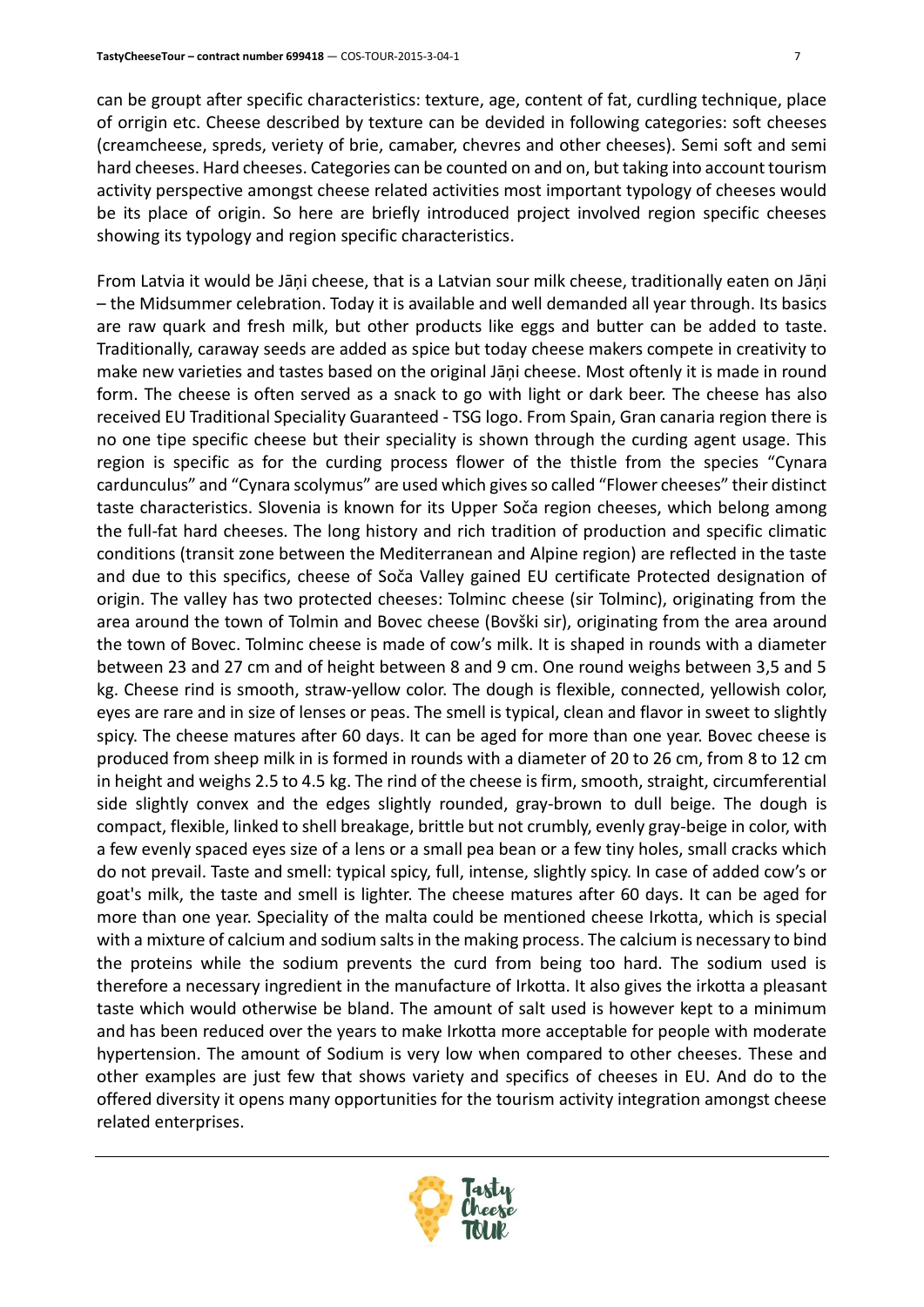### **Tourism**

l

Tourism plays an important role in the EU because of its economic and employment potential, as well as its social and environmental implications. Based on the Eurostat tourism is defined as "the activity of visitors taking a trip to a main destination outside the usual environment, for less than a year, for any main purpose, including business, leisure or other personal purpose, other than to be employed by a resident entity in the place visited". <sup>5</sup> According to the European Parliament publiced report on recent trends and policy development on tourism in EU tourism is the third largest socio-economic activity in the EU (after the trade and distribution, and construction sectors), and has an overall positive impact on economic growth and employment. Tourism also contributes to the development of European regions and, if sustainable, helps to preserve and enhance cultural and natural heritage. In line with the cultural and natural heritage and tendencies in the tourism secto new opportunities for the rural, remote and deprived regions have been noticed by the Tasty Cheese Tour project team. Many cheese producers keep the recepies and traditions from generation to generation and with the preserved traditions strongly enchence cultural heritage as well as creates opportunities for the tourism sector development in the regions.

If you ask how tourism is related to the cheese production sector, the answer is simple. Tourism as any other sector nowadays are facing many chalanges adapting to the fast changing global market needs. These changes are largely due to a number of factors such as demographic trends, geopolitical developments or technological evolution. One of the main changes – senior tourists, as on average tourists are older than in past decades. Older persons' travel habits may differ from other age groups. As mentioned in the European Commission's 2014 report "Europe, the best destination for seniors"<sup>6</sup>, 7 out of 10 seniors in the EU undertake only domestic trips. They tend to prioritise safety and be increasingly quality conscious. Those of retirement age can travel during off-season periods. Where all these factors could benefit TastyCheeseTour blended itineraries which will be related to the cheese production in the partner regions.

Other trend that has rapindly changing the tourism sector is digitalization and independent travel. Tourists, especially younger tourists, increasingly tend to use digital technologies and social media channels (such as review portals, blogs and forums) for tourism purposes. The internet has contributed to self-organised holidays and independent travel by shifting "the balance of power from the providers of tourism services to consumers".<sup>7</sup> Also the number of people booking various parts of the trip separately increases every year. According to the Eorubarometer study 2015 "Preference of Europeans towards tourism" two thirds of respondents used the internet to organize holidays as well as more than half (55%) of respondents considered recommendations

<sup>7</sup> OECD Tourism Trends and Policies 2014, OECD [\(http://www.oecd-ilibrary.org/industry-and-services/oecd](http://www.oecd-ilibrary.org/industry-and-services/oecd-tourism-trends-and-policies-2014_tour-2014-en)tourism-trends-and-policies-2014 tour-2014-en)



<sup>5</sup> 'Methodological manual for tourism statistics', Eurostat, 2014, p. 16. [\(http://ec.europa.eu/eurostat/documents/3859598/6454997/KS-GQ-14-013-EN-N.pdf/166605aa-c990-40c4-b9f7-](http://ec.europa.eu/eurostat/documents/3859598/6454997/KS-GQ-14-013-EN-N.pdf/166605aa-c990-40c4-b9f7-59c297154277) [59c297154277\)](http://ec.europa.eu/eurostat/documents/3859598/6454997/KS-GQ-14-013-EN-N.pdf/166605aa-c990-40c4-b9f7-59c297154277)

<sup>6</sup> Europe, the best destination for seniors, European Comission, 2014. (Seniors - age 55+)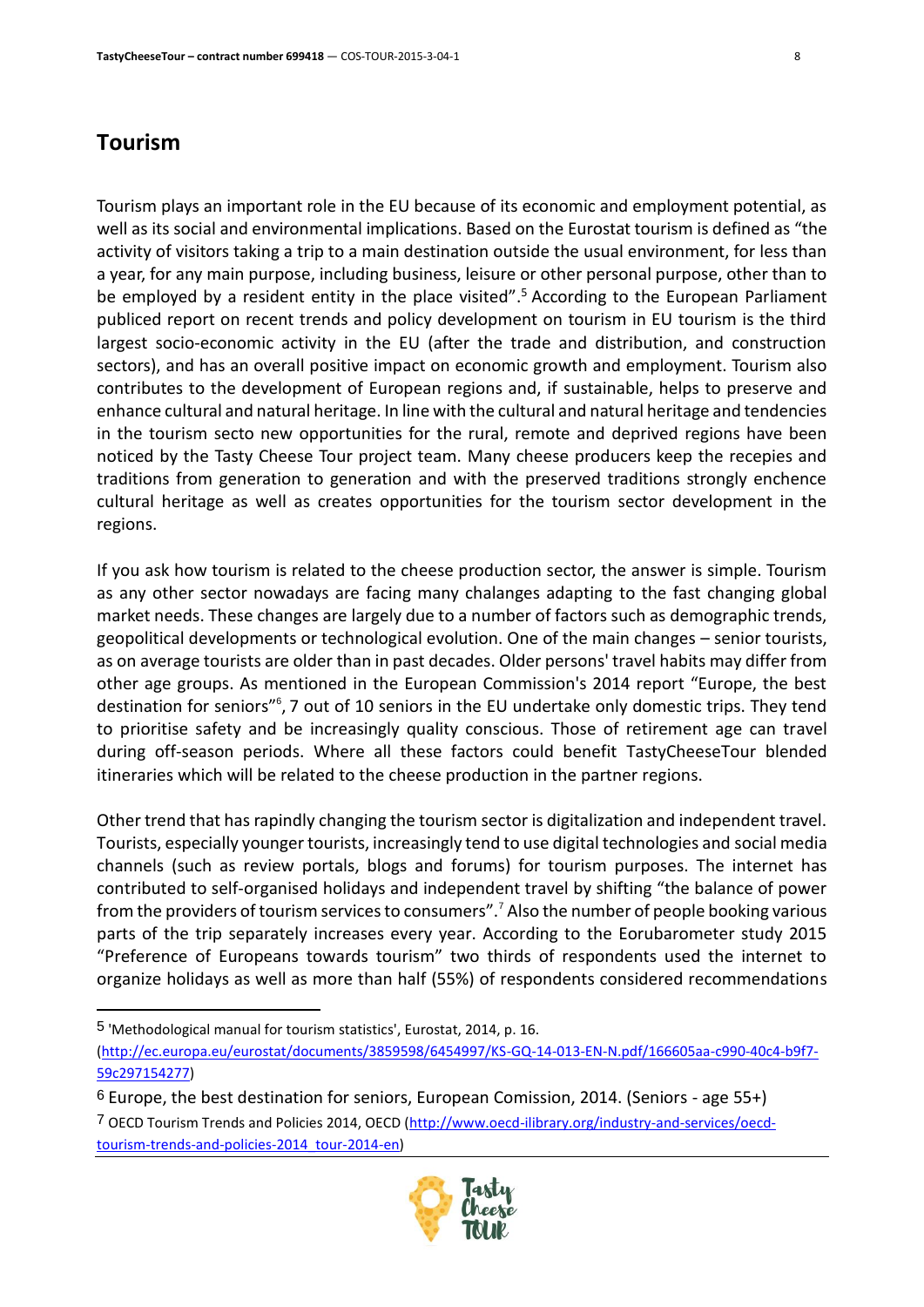by friends, colleagues or relatives the most important source of information when making travel plans, which closely where followed wit 46% relies on the peoples references mentioned on internet websites. To keep up with the latest trends in the tourism industry TastyCheeseTour developed interaries must be easily accesable online and all the bookings can be done based on the preferences of the website visitor.

Compared to the past, today's tourists demand, in general, more individual and authentic experiences*.* To respond to this need, new players have entered the market, both in service providers and travellers – joint online platforms, new types of tourism offers etc. One of the growing tourism activities is culinary tourism which is defined as the pursuit of unique and memorable eating and drinking experiences.<sup>8</sup> By combining travel with these edible experiences, culinary tourism offers both locals and tourists alike an authentic taste of place. TastyCheeseTour team culinary tourism in particulalry sees as one of the new small and medium cheese producer value-adding services that can be incorporated in the business carried out activity. One of the reasons for the evolution of culinary tourism has been wine, beer and food festivals where we see also new opportunity for the cheese producers. As food in general plays a major role in the travel plans of Europeans tourists cheese can bee a regional delicatesse that distinguishes one region from another and attract tourists to plan travels deeper in the country exploring the regions behind the walls of the major cities. This would allow tourists to experience local culture through its authentic cuisine – region specific cheeses and complimentary products. Interaction with locals would add an authentic touch to culinary experiences. Food has always been core to the DNA, tasting new dishes, encountering unusual ingredients, enjoying local hospitality -- after all, it's one of the most direct and very delicious way to experience authentic local culture. Culinary travelbased TV shows, food magazines and food and travel blogs has generated a segment of travellers seeking a style of travel in which cuisine takes centre stage. These travellers want to taste firsthand the flavours they have read, seen and heard so much about and generaly asociates with the specific country, region or city. The growth of the culinary tourism niche was a key driver to see the opportunity to increase economic activity through promotion of the tourism services amongst cheese producers and support it with the project created blended interarries joining various tourism activities with cheese topic as well as provide platform to support all target groups with interest in regional, culinary and cheese related tourism activities. Such initiative will deliver a wide range of socio-cultural, environmental and economic benefits to the society creating synergies with the cheese producers and the tourism industry that have been unexploited so far, bringing employment, growth and innovation to EU rural areas.

Tourism activities related to the cheese production and sales services creates a wide range of socio-cultural, environmental and economic benefits to the society creating synergies with the tourism industry that have been unexploited so far, bringing employment, growth and innovation to EU rural areas. European travellers like to combine culinary tourism with other activities, like adventurous excursions. To provide such services one of the main chalanges is food safety which is also a key to the sustainability of the success of the provided services. Many regions and municipalities have attempted to revamp rural and culinary tourism with diverse initiatives but theTastyCheeseTOUR challenge is to create easily accesable and transferable support model for

 $\overline{\phantom{a}}$ 



<sup>8</sup> The Culinary Tourism Alliance[, http://www.growfoodtourism.com/,](http://www.growfoodtourism.com/) 2016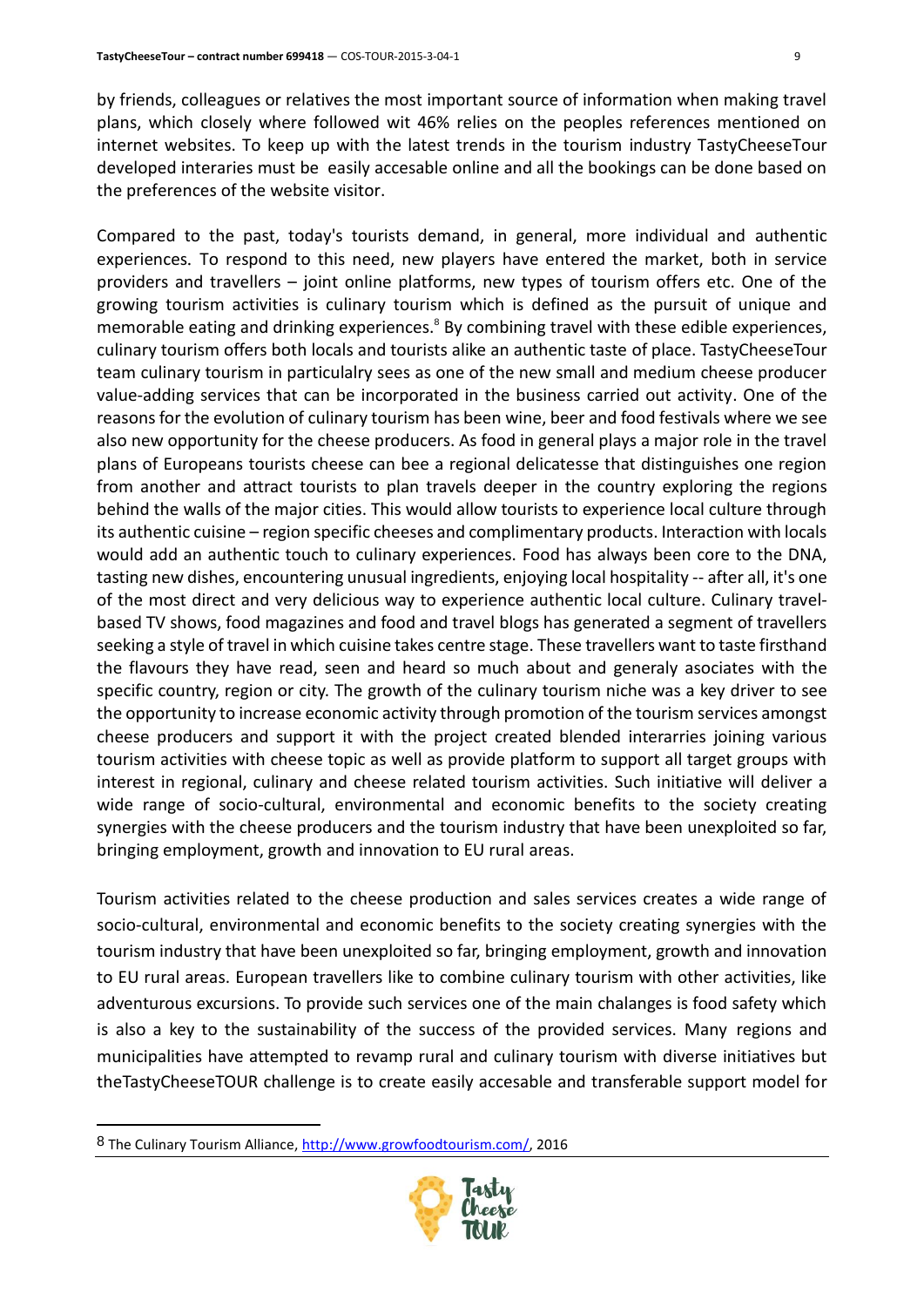the cheese producers in the rural regions in different EU countries and regions that face similar problems. The focus on tourism to tackle rural areas problems is essential as it has been found as a main driver for the growth and employment in rural areas.

## **Analysis of the strategic role of the territory for the individual producers of local products**

Recognize the importance of bringing the customer to consume in the territory where production takes place, implies recognizing that the territory itself becomes the stage-essential support to the producers themselves. The strategic role of the territory with its geographical, morphological, climatic, and socio-cultural constraint implies the opportunity to develop marketing policies able to integrate in a systemic way the offering perspective of the individual producers of local products (cheese and food products, wine, typical catering, accommodation, museums, shows and local culture, etc.).

Moving on, in fact, from the perspective of the distribution of products to the customers of the attraction of the strategic competition is no longer between individual businesses, but becomes one between the local supply systems. A territory can become the place of production of local products with characteristics, nature, complexity and different value. Important to be able to put the system in the different local production to increase the competitiveness of production themselves and increase the value produced by the territory.

To this end, and in line with the strategy that focuses on the customer attraction that turns an agricultural and / or the manufacturing area into a multifunctional area (which also produces services, experiences and transformations), the question is how best to use the marketing tools that appear crucial today in this process: the image and the brand, communication and distribution channels.

The territory's image allows and encourages the launch or the revitalization of local food and craft goods little known in distribution circuits and consumption. Associating, in fact, the product label the name of the territory it is possible to promote the inclusion in the distribution channels of qualified productions territorial origin.

The report of the territory brand - brand of the product can also be interpreted in a reverse perspective, in the sense that the combination of the name of a little-known or low image area from the public with that of products made in the widely known and equipped high reputation can be an action on the exploitation of the territory also in the tourist sense by relying on the identity of the brand conquered from local villagers.

The marketing of local products represents, along with communication, the critical variable for an appropriate valuation of the offer on domestic and international markets.

In addition to identifying the channels of distribution adapted to transfer the products in the time and places of consumption, it is important to think about how to bring the offer of local products in the widest sense, what products experiences and transformations related to the territory, for

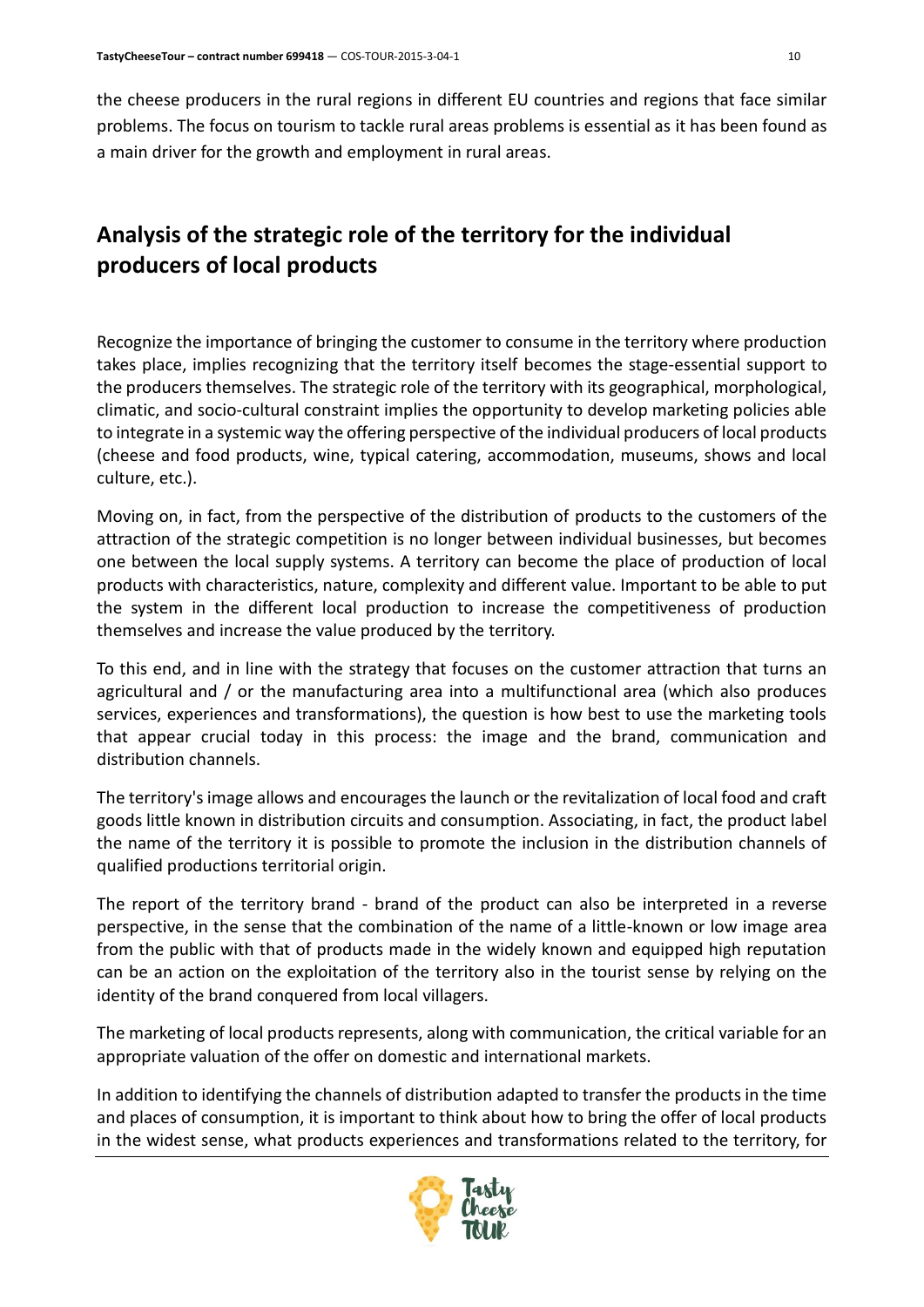which the distribution (tour operators, travel agencies, etc.) has the role to mobilize customers from places of residence to the territory where these services, experiences and transformations are accomplished. It must be considered, moreover, that there are several synergies between the commercialization of different types of products and the communication of the image and the mark of the same and of the territory: The typical local excellence marketed outside the territory is an extraordinary promotional vehicle and land communications and other types of local products that it can offer (services, experience and transformation); The typical local experiences such as sightseeing tours, events, festivals, etc. are, in addition to a business itself, also a tremendous opportunity to market other types of local products such as materials (they consume in their living room), goods (buying as supply or simply as a souvenir) and services (bar, restaurant, etc.). These and other suugestions will be taken into account when developing action plan for the region support and development of joint interaries for the raise of the tourism activity within the territories of the created interaries.

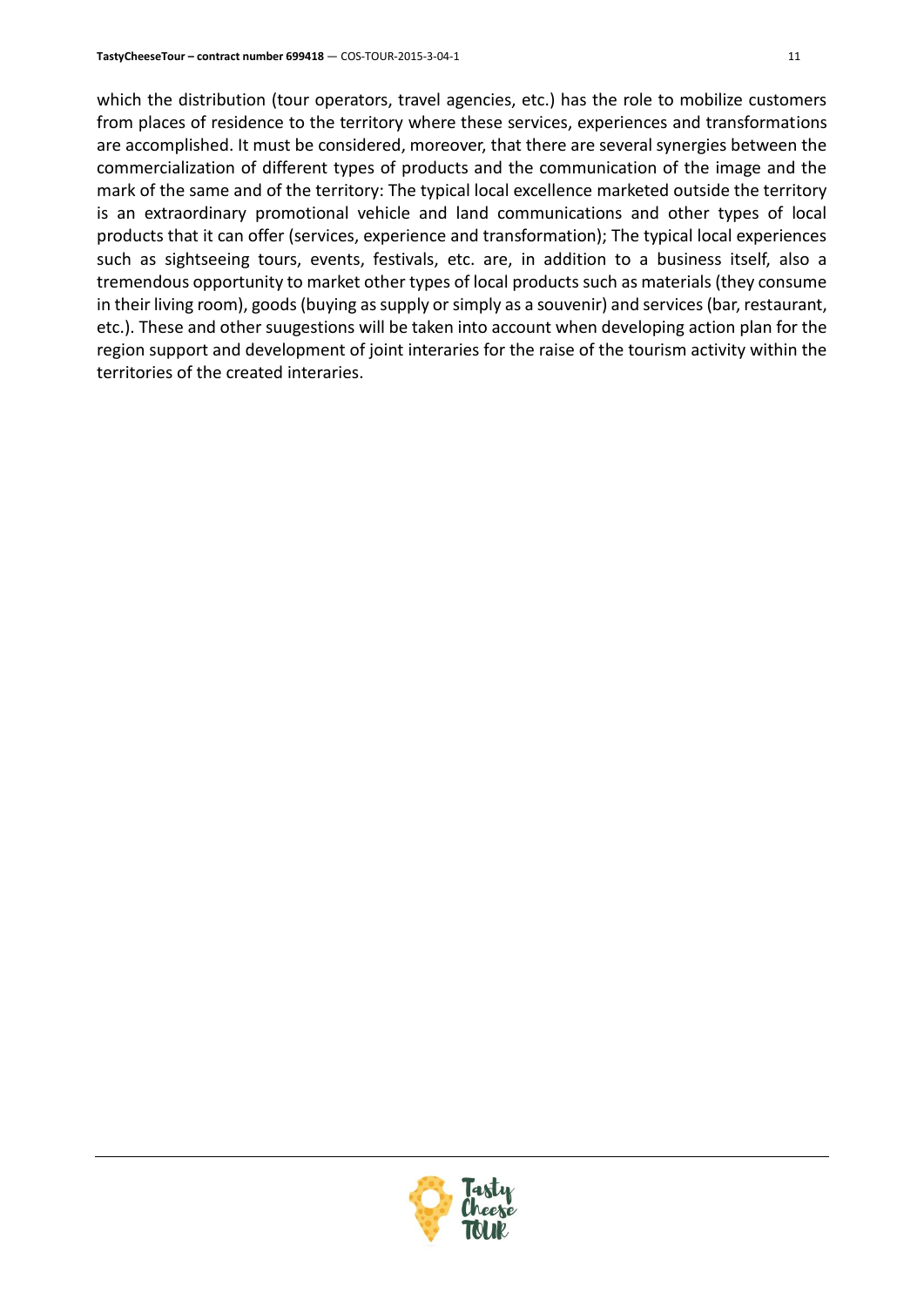### **Conclusions and Recomendations**

Delivered report should be used throughout the development of the action plan for the pilot territories and should be prepared in such way that it could be replicated and be usable by any rural region within EU, facing serious problems such as poverty, social exclusion, depopulation, remoteness, etc.

Tourism activities related to the cheese production and sales services creates a wide range of socio-cultural, environmental and economic benefits to the society creating synergies with the tourism industry that have been unexploited so far, bringing employment, growth and innovation to EU rural areas.

Development of services provided amongst cheese producers tovards creation of tourism activity integration should be supported by the accesable support sistems and easily accessable in the online surounding.

Tendencies in the tourism sector are favorable to the new service creation as well as culinary tourism development. Furthermore increase in the tourist activity within EU as well as demand for the emotionaly and educationaly replete experiences provided by the tourism sector encourages the diversification of the supply of tourism products and services by the development of innovative products and services in rural and deprived areas with high-quality cheese indications.

Better valorisation/awareness and market uptake of the European natural, cultural and industrial heritage and gastronomy for local communities and visitors are incompletely reclaimed sector which must be uptaken and developed by the joint strategy sequentially implemented by the cheese producers.

Althought cheese production increases it still faces many chalanges amongst small and medium size producers which are looking for the new approaches of the business development. TastyCheeseTOUR team sees opportunity through the supporting activities for the economic regeneration and jobs creation. Capacity building for SMEs, local authorities and other stakeholders, fostering public-private partnerships and transnational cooperation of all actors are foreseen during the trainings and in the process of the blended interary creation.

Important aspect of the longterm success for the tourism service integration within cheese production activity is the inclusion of all the interested partiesfor the optimal developed platform accordance to the users needs for the promotion of the newly created touristic products and routes based in "experienced-based" tourism activities related to cheese in rural and deprived areas.

Capacity building and development of the tools for SMEs and other public authorities/chamber of commerce related to tourism and cheese to get the tourism benefits is the key activity for the better valorisation / awareness and market uptake of high-quality cheese, especially those with